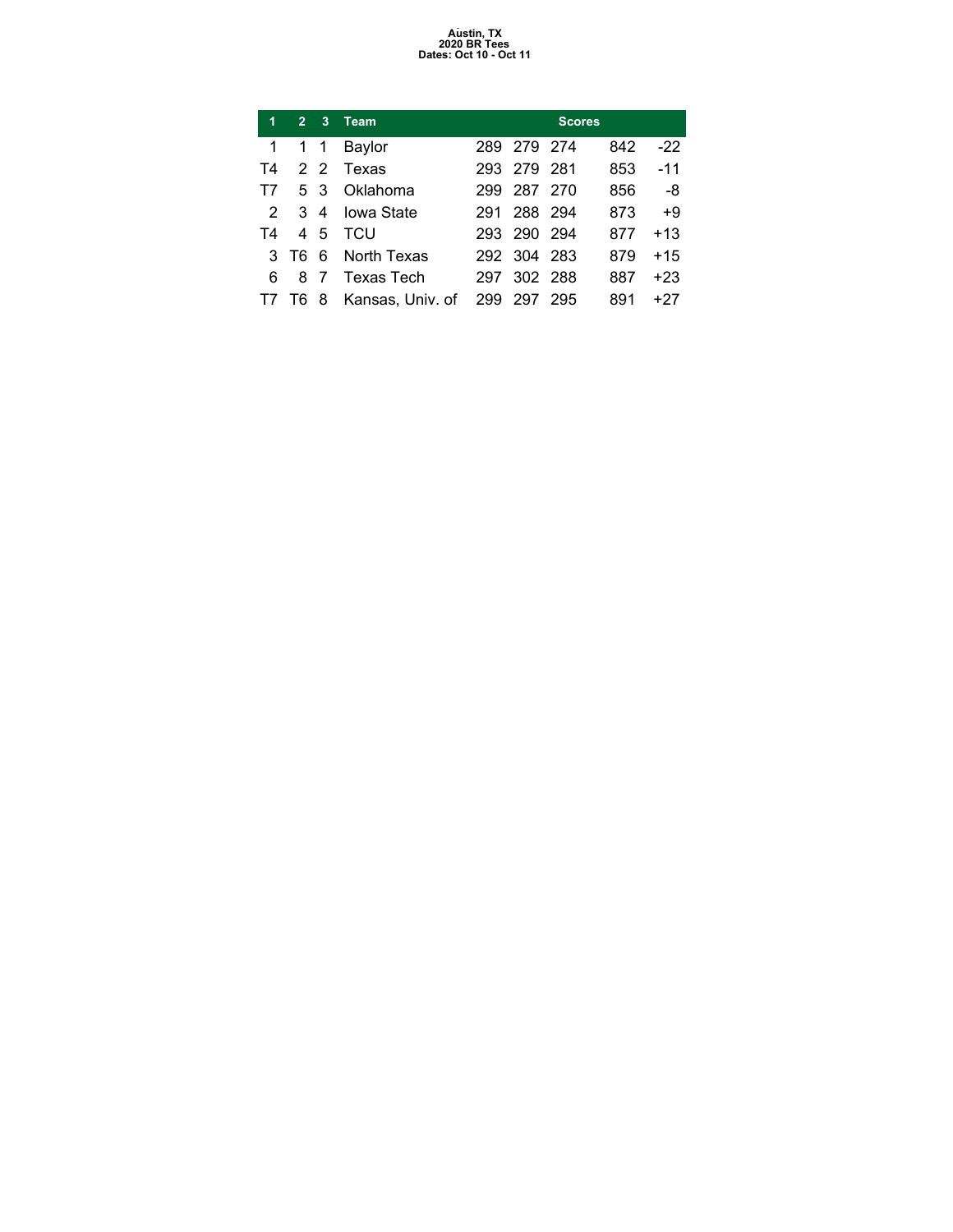#### Betsy Rawls Longhorn Invite The University of Texas Golf Club Austin, TX 2020 BR Tees Dates: Oct 10 - Oct 11

| Pos.                    | Team/Player (seed)          | Rd 1       | Rd <sub>2</sub> | Rd 3    | <b>Total</b> |
|-------------------------|-----------------------------|------------|-----------------|---------|--------------|
| $\mathbf{1}$            | <b>Baylor</b>               | 289        | 279             | 274     | 842          |
| $\mathbf{1}$            | Gurleen Kaur (1)            | 72         | 65              | 66      | 203          |
| T8                      | Britta Snyder (2)           | 73         | 71              | 69      | 213          |
| T12                     | Elodie Chapelet (3)         | 74         | 69              | 71      | 214          |
| T16                     | Rosie Belsham (5)           | 74         | 74              | 68      | 216          |
| T30                     | Hannah Karg (4)             | 70         | 78              | 77      | 225          |
| $\mathbf{2}$            | <b>Texas</b>                | 293        | 279             | 281     | 853          |
| T4                      | Kaitlyn Papp (1)            | 73         | 67              | 68      | 208          |
| T16                     | Sophie Guo (2)              | 74         | 73              | 69      | 216          |
| T19                     | Hailee Cooper (4)           | 73         | 71              | 73      | 217          |
| T19                     | Ashleigh Park (5)           | 76         | 70              | 71      | 217          |
| T22                     | Bentley Cotton (3)          | 73         | 71              | 74      | 218          |
| 3                       | Oklahoma                    | 299        | 287             | 270     | 856          |
| 3                       | Hannah Screen (1)           | 69         | 69              | 68      | 206          |
| T <sub>4</sub>          | Libby Winans (2)            | 76         | 68              | 64      | 208          |
| 26                      | Hannah Lee (5)              | 77         | 76              | 68      | 221          |
| T30                     | Kaitlin Milligan (4)        | 81         | 74              | 70      | 225          |
| T33                     | Maria Fernanda Martinez (3) | 77         | 76              | 73      | 226          |
| $\overline{\mathbf{4}}$ | <b>lowa State</b>           | 291        | 288             | 294     | 873          |
| T12                     | Taglao Jeeravivitaporn (3)  | 70         | 71              | 73      | 214          |
| T22                     | Ruby Chou (4)               | 77         | 69              | 72      | 218          |
| 25                      | Joy Chou (1)                | 69         | 75              | 75      | 219          |
| T27                     | Amelia Mehmet Grohn (2)     | 75         | 73              | 74      | 222          |
| 50                      | Ellie Braksiek (5)          | 89         | 82              | 86      | 257          |
| 5                       | <b>TCU</b>                  | 293        | 290             | 294     | 877          |
| T14                     | Grace Do (4)                | 72         | 68              | 75      | 215          |
| T19                     | Jennie Park (1)             | 70         | 73              | 74      | 217          |
| T30                     | Sabrina Nguyen (5)          | 79         | 73              | 73      | 225          |
| <b>T33</b>              | Sabrina Iqbal (3)           | 74         | 76              | 76      | 226          |
| T39                     | Lois Lau (2)                | 77         | 79              | 72      | 228          |
| 6                       | <b>North Texas</b>          | 292        | 304             | 283     | 879          |
| T8                      | Lauren Cox (4)              | 71         | 73              | 69      | 213          |
| T16                     | Katie Finley (5)            | 75         | 76              | 65      | 216          |
| T33                     | Emilie Ricaud (1)           | 72         | 77              | $77 \,$ | 226          |
| T37                     | Audrey Tan (3)              | 74         | 78              | 75      | 227          |
| 43                      | Patricia Sinolungan (2)     | 79         | 78              | 74      | 231          |
| $\overline{\mathbf{r}}$ | <b>Texas Tech</b>           | 297        | 302             | 288     | 887          |
| T8                      | Cecilie Nielsen (5)         | 69         | 72              | 72      | 213          |
| 29                      | Louisa Brunt (4)            | ${\bf 76}$ | 75              | 72      | 223          |
| T33                     | Sofia Garcia (1)            | 74         | 78              | 74      | 226          |
| T39                     | Amy Taylor (2)              | 81         | 77              | 70      | 228          |
| 49                      | Pyrene Delample (3)         | 78         | 86              | 82      | 246          |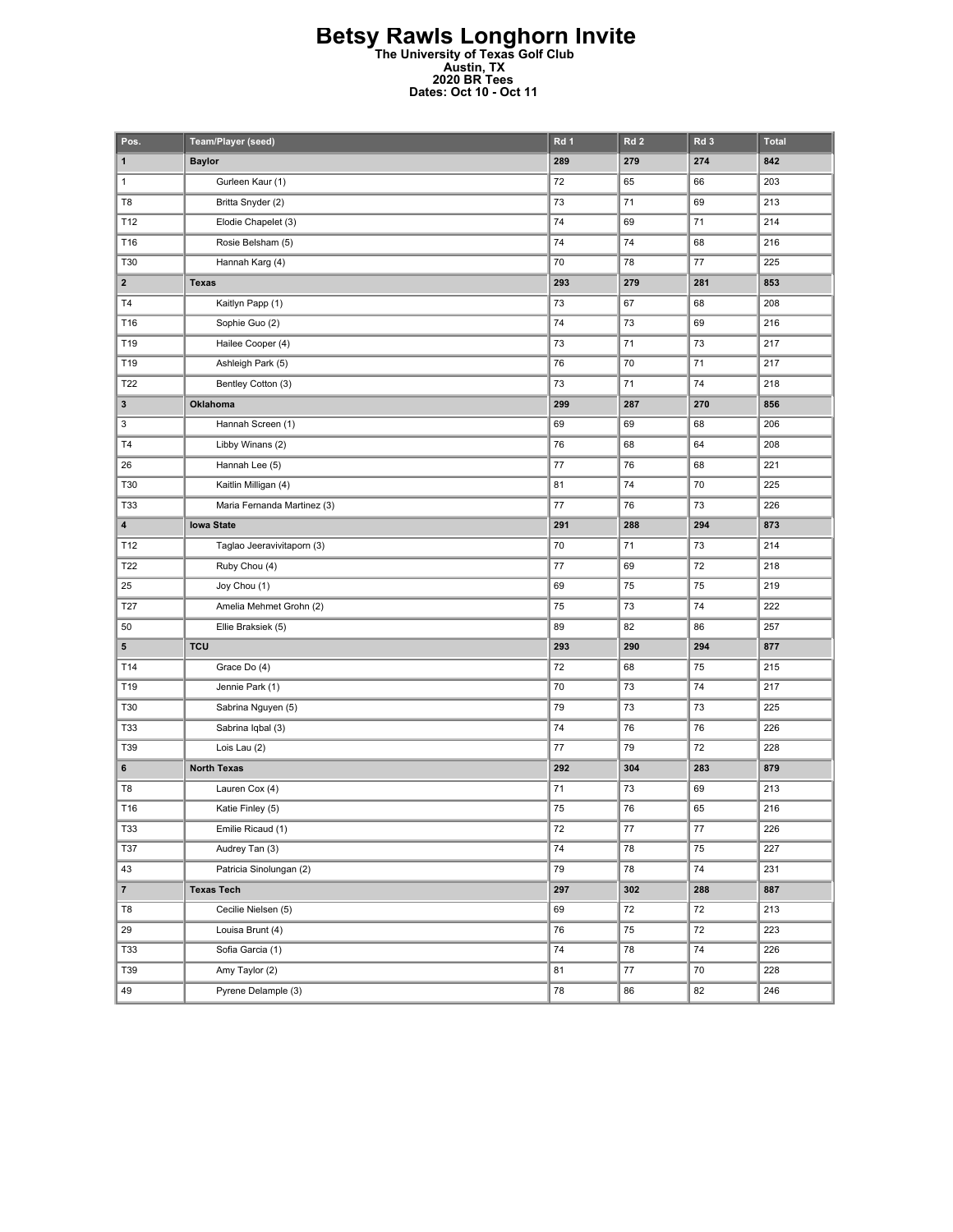| Pos.            | Team/Player (seed)  | Rd 1 | $\blacksquare$ Rd 2 | I≣Rd 3 | <b>Total</b> |
|-----------------|---------------------|------|---------------------|--------|--------------|
| 8               | Kansas, Univ. of    | 299  | 297                 | 295    | 891          |
| T <sub>22</sub> | Sera Tadokoro (1)   | 77   | 69                  | 72     | 218          |
| T <sub>27</sub> | Abby Glynn (3)      | 73   | 74                  | 75     | 222          |
| <b>T37</b>      | Lauren Heinlein (2) | 74   | 77                  | 76     | 227          |
| 41              | Ellie Roth (4)      | 77   | 77                  | 75     | 229          |
| 42              | Joy Mannix (5)      | 75   | 82                  | 73     | 230          |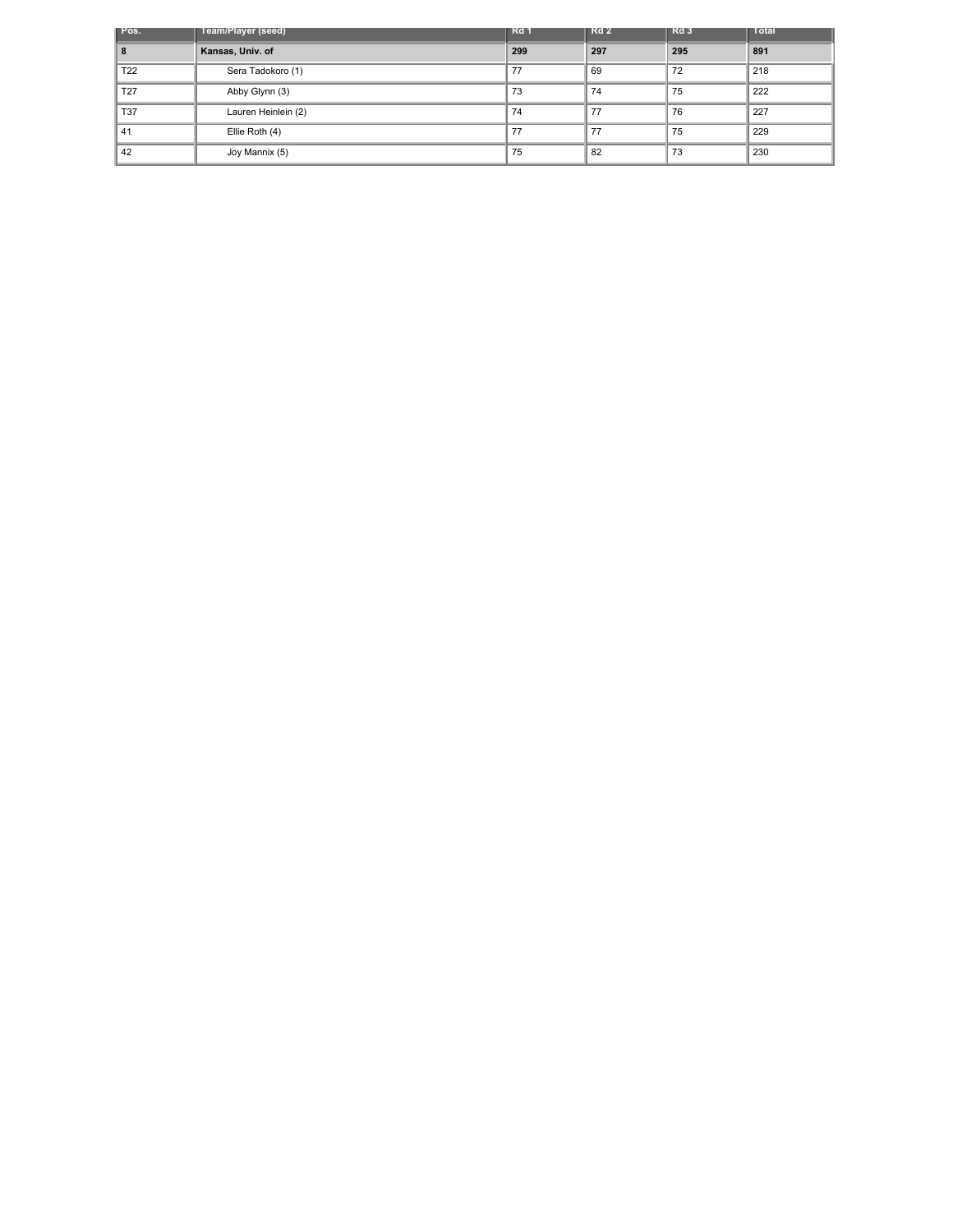### Individuals

| Pos.           | Player (Team)                         | Rd <sub>1</sub> | Rd <sub>2</sub> | Rd <sub>3</sub> | <b>Total</b> |
|----------------|---------------------------------------|-----------------|-----------------|-----------------|--------------|
| $\overline{2}$ | Isabella Fierro (Oklahoma State)      | 67              | 71              | 66              | 204          |
| 6              | Rina Tatematsu (Oklahoma State)       | 72              | 68              | 71              | 211          |
| $\overline{7}$ | Diane Baillieux (Baylor)              | 73              | 68              | 71              | 212          |
| T <sub>8</sub> | Nina Lang (Baylor)                    | 72              | 71              | 70              | 213          |
| T14            | Linyu (Anna) Dong (Texas Tech)        | 72              | 74              | 69              | 215          |
| 44             | Matilda Cederholm (Texas State)       | 80              | 81              | 71              | 232          |
| 45             | Anika Veintemilla (Baylor)            | 81              | 75              | 80              | 236          |
| T46            | Angelica Pfefferkorn (Oklahoma State) | 80              | 79              | 78              | 237          |
| T46            | Halle Whitney (Texas State)           | 79              | 80              | 78              | 237          |
| 48             | Marija Jucmane (North Texas)          | 79              | 86              | 77              | 242          |
| 51             | Kelly Xac (Texas)                     | 92              | 81              | 93              | 266          |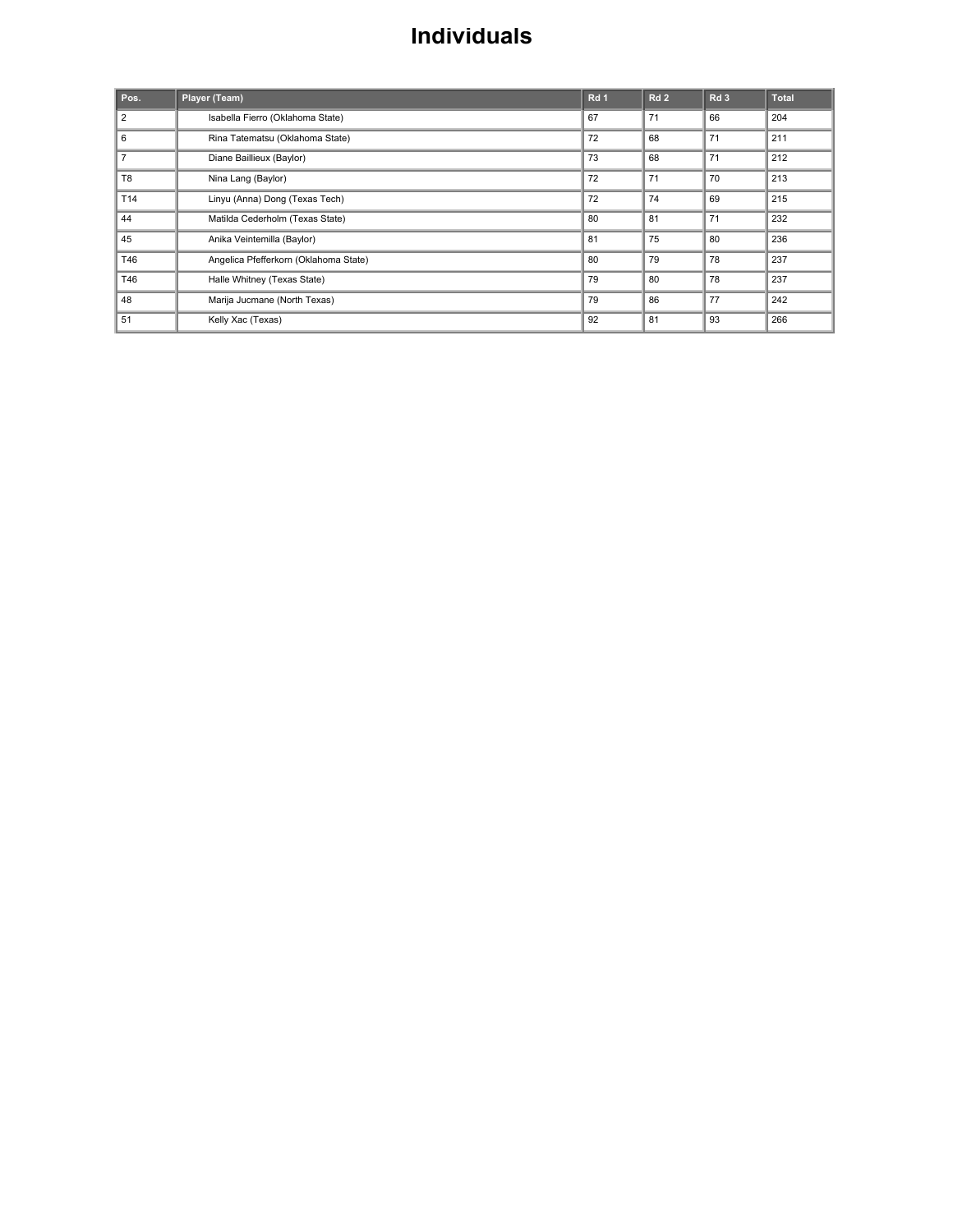# Austin, TX<br>2020 BR Tees<br>Dates: Oct 10 - Oct 11

| <b>Start</b>    | <b>Finish</b>   | <b>Player</b><br><b>Team</b> |                    |    |    | <b>Scores</b> |     |       |
|-----------------|-----------------|------------------------------|--------------------|----|----|---------------|-----|-------|
| 1               | 1               | Gurleen Kaur                 | Baylor             | 72 | 65 | 66            | 203 | $-13$ |
| T <sub>2</sub>  | 2               | Isabella Fierro*             | Oklahoma State     | 67 | 71 | 66            | 204 | $-12$ |
| T <sub>2</sub>  | 3               | Hannah Screen                | Oklahoma           | 69 | 69 | 68            | 206 | $-10$ |
| T <sub>13</sub> | T <sub>4</sub>  | Libby Winans                 | Oklahoma           | 76 | 68 | 64            | 208 | -8    |
| T <sub>4</sub>  | T <sub>4</sub>  | Kaitlyn Papp                 | Texas              | 73 | 67 | 68            | 208 | -8    |
| T <sub>4</sub>  | 6               | Rina Tatematsu*              | Oklahoma State     | 72 | 68 | 71            | 211 | $-5$  |
| T7              | 7               | Diane Baillieux *            | Baylor             | 73 | 68 | 71            | 212 | $-4$  |
| T7              | T <sub>8</sub>  | Cecilie Nielsen              | <b>Texas Tech</b>  | 69 | 72 | 72            | 213 | $-3$  |
| T <sub>13</sub> | T <sub>8</sub>  | Lauren Cox                   | North Texas        | 71 | 73 | 69            | 213 | $-3$  |
| T <sub>10</sub> | T <sub>8</sub>  | Nina Lang *                  | Baylor             | 72 | 71 | 70            | 213 | $-3$  |
| T <sub>13</sub> | T <sub>8</sub>  | <b>Britta Snyder</b>         | Baylor             | 73 | 71 | 69            | 213 | $-3$  |
| T7              | T12             | Taglao Jeeravivitaporn       | Iowa State         | 70 | 71 | 73            | 214 | $-2$  |
| T <sub>10</sub> | T12             | <b>Elodie Chapelet</b>       | Baylor             | 74 | 69 | 71            | 214 | $-2$  |
| T <sub>4</sub>  | T14             | Grace Do                     | <b>TCU</b>         | 72 | 68 | 75            | 215 | $-1$  |
| T <sub>19</sub> | T <sub>14</sub> | Linyu (Anna) Dong *          | <b>Texas Tech</b>  | 72 | 74 | 69            | 215 | $-1$  |
| T30             | T16             | <b>Katie Finley</b>          | North Texas        | 75 | 76 | 65            | 216 | E     |
| T <sub>25</sub> | T16             | Rosie Belsham                | Baylor             | 74 | 74 | 68            | 216 | E     |
| T <sub>23</sub> | T16             | Sophie Guo                   | Texas              | 74 | 73 | 69            | 216 | E     |
| T <sub>19</sub> | T <sub>19</sub> | <b>Ashleigh Park</b>         | Texas              | 76 | 70 | 71            | 217 | $+1$  |
| T <sub>10</sub> | T19             | Jennie Park                  | <b>TCU</b>         | 70 | 73 | 74            | 217 | $+1$  |
| T <sub>13</sub> | T <sub>19</sub> | <b>Hailee Cooper</b>         | Texas              | 73 | 71 | 73            | 217 | $+1$  |
| T <sub>19</sub> | T <sub>22</sub> | Sera Tadokoro                | Kansas, Univ. of   | 77 | 69 | 72            | 218 | $+2$  |
| T <sub>13</sub> | T <sub>22</sub> | <b>Bentley Cotton</b>        | Texas              | 73 | 71 | 74            | 218 | $+2$  |
| T <sub>19</sub> | T <sub>22</sub> | Ruby Chou                    | Iowa State         | 77 | 69 | 72            | 218 | $+2$  |
| T <sub>13</sub> | 25              | Joy Chou                     | Iowa State         | 69 | 75 | 75            | 219 | $+3$  |
| T36             | 26              | Hannah Lee                   | Oklahoma           | 77 | 76 | 68            | 221 | $+5$  |
| T <sub>25</sub> | T <sub>27</sub> | Amelia Mehmet Grohn          | Iowa State         | 75 | 73 | 74            | 222 | $+6$  |
| T <sub>23</sub> | T <sub>27</sub> | Abby Glynn                   | Kansas, Univ. of   | 73 | 74 | 75            | 222 | $+6$  |
| T30             | 29              | Louisa Brunt                 | <b>Texas Tech</b>  | 76 | 75 | 72            | 223 | $+7$  |
| 39              | T30             | Kaitlin Milligan             | Oklahoma           | 81 | 74 | 70            | 225 | $+9$  |
| T <sub>25</sub> | T30             | Hannah Karg                  | <b>Baylor</b>      | 70 | 78 | 77            | 225 | $+9$  |
| T33             | T30             | Sabrina Nguyen               | <b>TCU</b>         | 79 | 73 | 73            | 225 | $+9$  |
| T36             | T <sub>33</sub> | Maria Fernanda Martinez      | Oklahoma           | 77 | 76 | 73            | 226 | $+10$ |
| 28              | T <sub>33</sub> | <b>Emilie Ricaud</b>         | North Texas        | 72 | 77 | 77            | 226 | $+10$ |
| 29              | T <sub>33</sub> | Sabrina Iqbal                | <b>TCU</b>         | 74 | 76 | 76            | 226 | $+10$ |
| T33             | T33             | Sofia Garcia                 | <b>Texas Tech</b>  | 74 | 78 | 74            | 226 | $+10$ |
| T30             | T37             | Lauren Heinlein              | Kansas, Univ. of   | 74 | 77 | 76            | 227 | $+11$ |
| T33             | T37             | Audrey Tan                   | North Texas        | 74 | 78 | 75            | 227 | $+11$ |
| T40             | T39             | Lois Lau                     | <b>TCU</b>         | 77 | 79 | 72            | 228 | $+12$ |
| 44              | T39             | Amy Taylor                   | <b>Texas Tech</b>  | 81 | 77 | 70            | 228 | $+12$ |
| 38              | 41              | Ellie Roth                   | Kansas, Univ. of   | 77 | 77 | 75            | 229 | $+13$ |
| T42             | 42              | Joy Mannix                   | Kansas, Univ. of   | 75 | 82 | 73            | 230 | $+14$ |
| T42             | 43              | Patricia Sinolungan          | North Texas        | 79 | 78 | 74            | 231 | $+15$ |
| 47              | 44              | Matilda Cederholm *          | <b>Texas State</b> | 80 | 81 | 71            | 232 | $+16$ |
| T40             | 45              | Anika Veintemilla *          | Baylor             | 81 | 75 | 80            | 236 | $+20$ |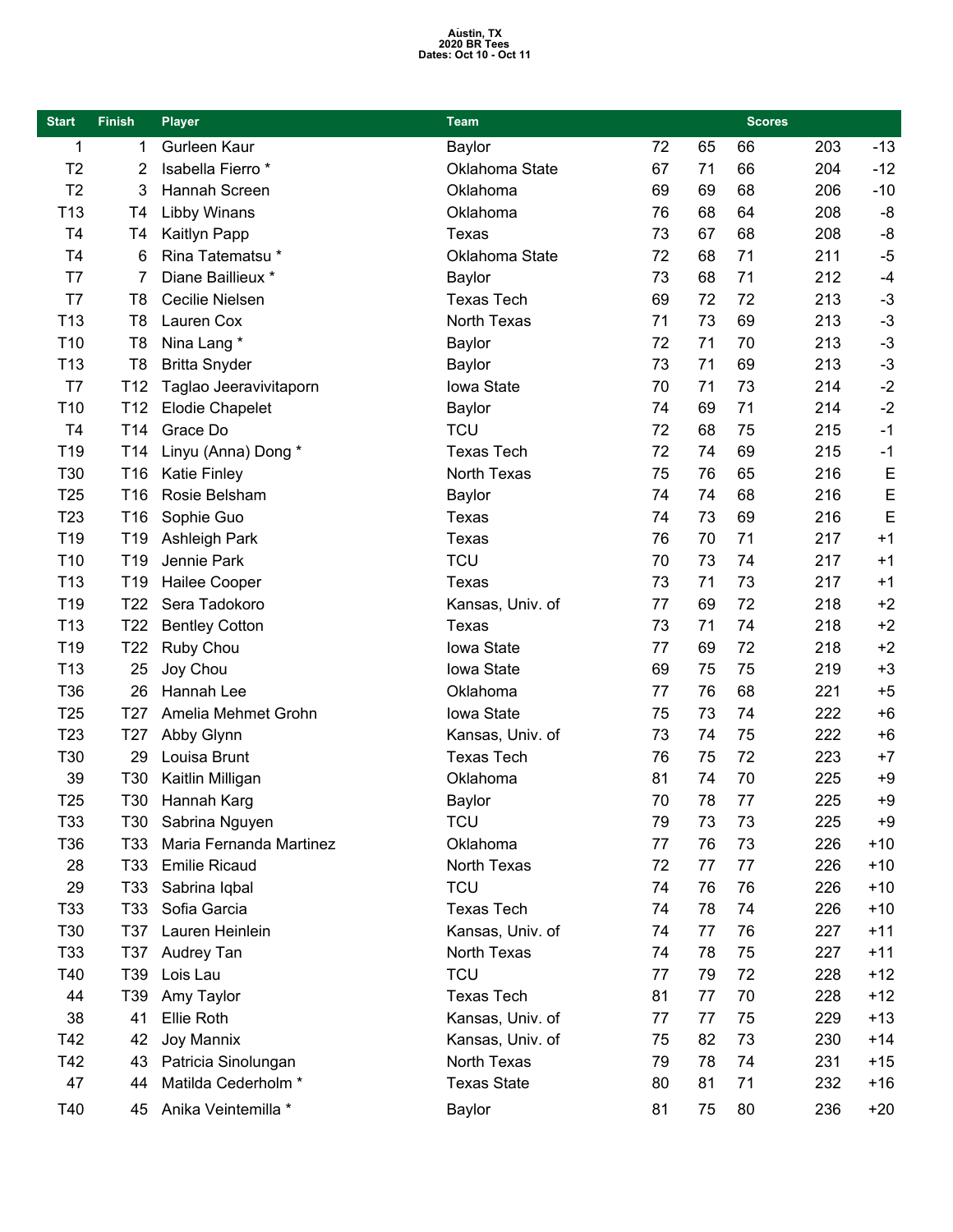# Austin, TX<br>2020 BR Tees<br>Dates: Oct 10 - Oct 11

| <b>Start</b> | <b>Finish</b> | <b>Plaver</b>              | <b>Team</b>       |    |    | <b>Scores</b> |     |       |
|--------------|---------------|----------------------------|-------------------|----|----|---------------|-----|-------|
| T45          |               | T46 Halle Whitney *        | Texas State       | 79 | 80 | 78            | 237 | $+21$ |
| T45          |               | T46 Angelica Pfefferkorn * | Oklahoma State    | 80 | 79 | 78            | 237 | $+21$ |
| 49           |               | 48 Marija Jucmane *        | North Texas       | 79 | 86 | 77            | 242 | $+26$ |
| 48           |               | 49 Pyrene Delample         | Texas Tech        | 78 | 86 | -82           | 246 | $+30$ |
| 50           | 50.           | Ellie Braksiek             | <b>lowa State</b> | 89 | 82 | 86            | 257 | $+41$ |
| 51           | 51            | Kelly Xac*                 | Texas             | 92 | 81 | 93            | 266 | $+50$ |